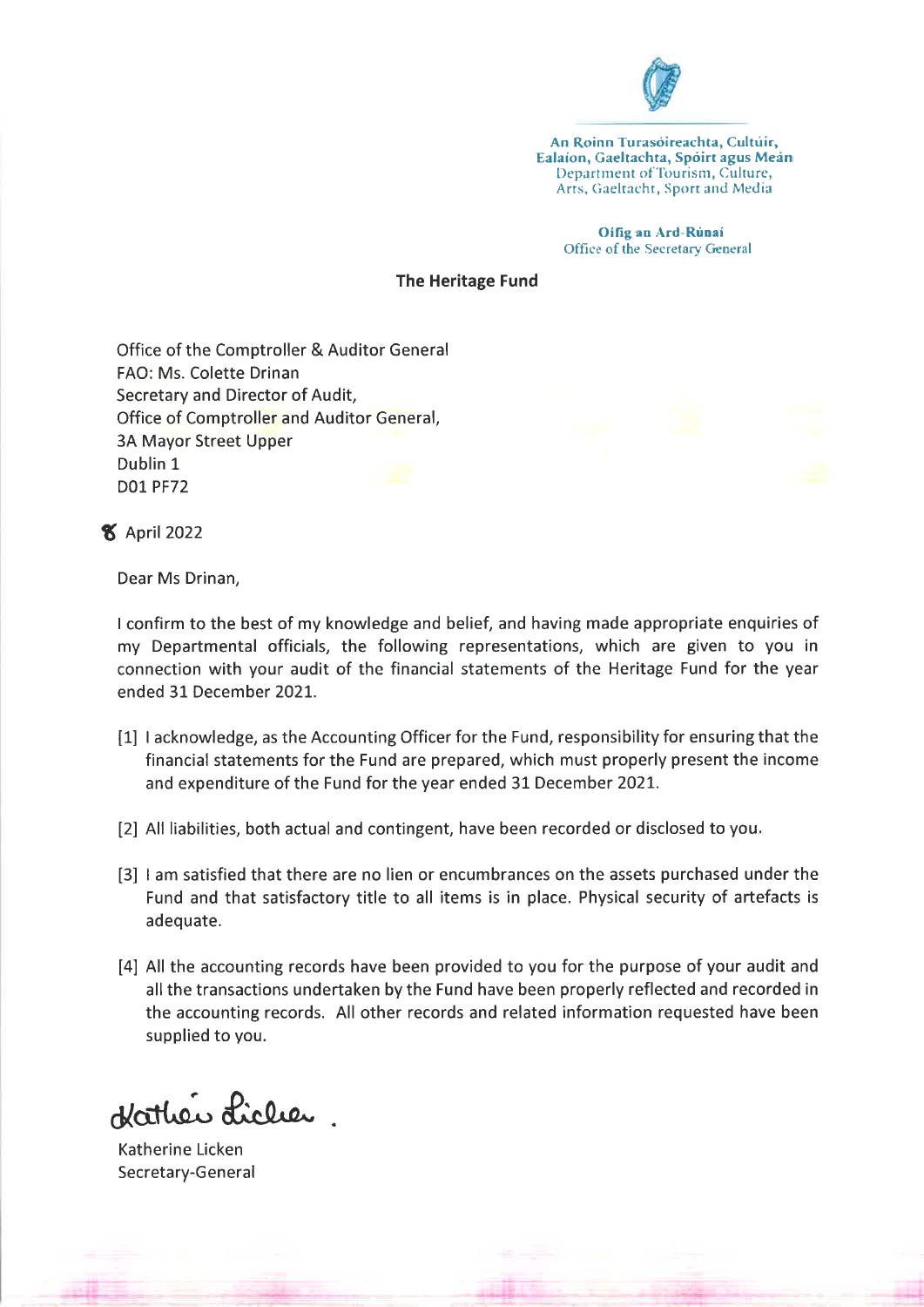## **TUARASCÁIL BHLIANTÚIL DON BHLIAIN DAR CRÍOCH 31 NOLLAIG 2021**

Faoin **Acht um Chiste Oidhreachta**, a cuireadh i bhfeidhm in 2001, bunaíodh ciste le teorainn iomlán de €12.697m thar thréimhse cúig bliana. Rinneadh foráil san Acht do leithdháileadh de €3,809,214 sa bhliain airgeadais 2001, agus €2,539,476 i ngach ceann de na blianta airgeadais 2002, 2003, 2004, agus suim dheireanach de €1,269,738 sa bhliain airgeadais 2005.

Is iad na cúig institiúid incháilithe a d'fhéadfadh leas a bhaint as an gCiste Oidhreachta:

- An Chartlann Náisiúnta;
- Gailearaí Náisiúnta na hÉireann;
- Leabharlann Náisiúnta na hÉireann;
- Ard-Mhúsaem na hÉireann &
- Áras Nua-Ealaíne na hÉireann.

Tá dualgas ar na forais seo cur leis na bailiúcháin náisiúnta atá faoina gcúram don ghlúin reatha agus do na glúnta atá le teacht. Leis an gCiste, féadtar earraí oidhreachta, le luach os cionn €317,435, atá ar sárshamplaí dá gcineál, agus atá ar chuid de na cinn is tábhachtaí dá gcineál, a ghnóthú.

Bhí iarmhéid tosaigh de €212,942.32, sa Chuntas ar an 1 Eanáir 2021. Íocadh €1,078.42 ús amach sa chuntas i 2021. Bhain €272.21 de seo leis an tréimhse Deireadh Fómhair go Nollaig 2020 agus íocadh as an cuntas é i mí Aibreáin 2021. Ghearrtar €1,071.04 ús ar an gcuntas i 2021. Bainainn €266.18 de seo leis an tréimhse Deireadh Fómhair go Nollaig 2021 agus íocfar amach as an custas é i 2022.

Ba ionann iarmhéid an Chiste amhail an 31 Nollaig 2021 is €211,863.90. Ós rud é go bhfuil iarmhéid an chiste faoi bhun na híostairsí luachála ní dhearnadh aon éadálacha in 2021.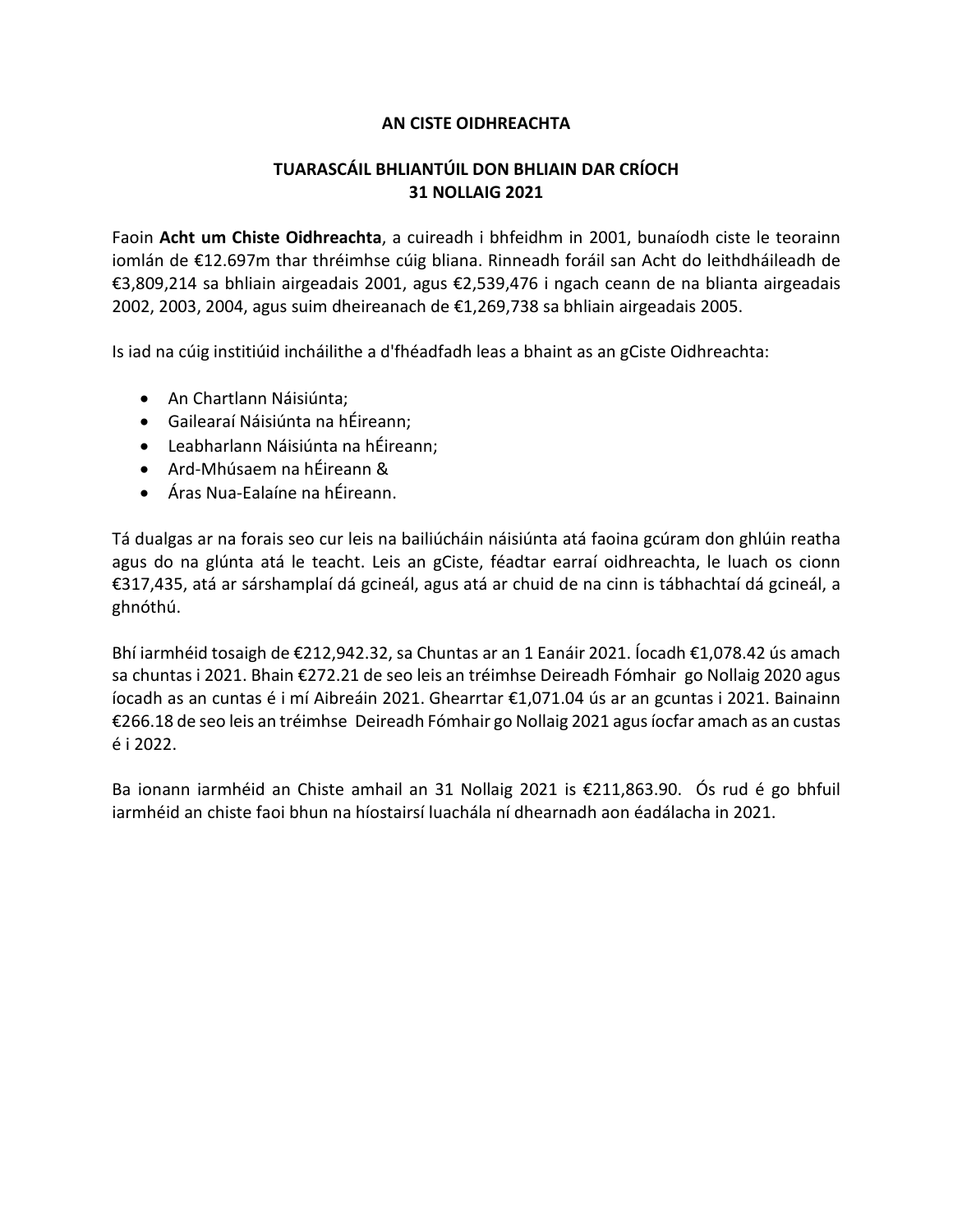## **ANNUAL REPORT FOR THE YEAR ENDING 31st DECEMBER 2021**

**The Heritage Fund Act**, enabled in 2001, established a fund with an overall limit of €12.697m over a five-year period. The Act provided for an allocation of €3,809,214 in the financial year 2001, and €2,539,476 in each of the financial years 2002, 2003, 2004, and finally a sum of €1,269,738 in the financial year 2005.

The five eligible institutions that may benefit from the Heritage Fund are:

- National Archives;
- National Gallery of Ireland;
- National Library of Ireland;
- National Museum of Ireland &
- The Irish Museum of Modern Art.

These institutions are charged with expanding the national collections in their care for present and future generations. The Fund allows for the acquisition of heritage objects, above a valuation of €317,435, that are outstanding examples of their type and pre-eminent in their class.

The opening balance in the Account at 1 January 2021 was €212,942.32. Interest paid from the account in 2021 was €1,078.42, of this €272.21 related to the period September to December 2020 and was deducted from the account in April 2021. Interest charged to the account in 2021 amounted to €1,071.04, of which €266.18 relates to the period October to December 2021 and will be paid out of the account in 2022.

Balance in the Fund at 31 December 2021 amounted to €211,863.90. As the balance in the Fund is below the minimum valuation threshold there were no acquisitions made in 2021.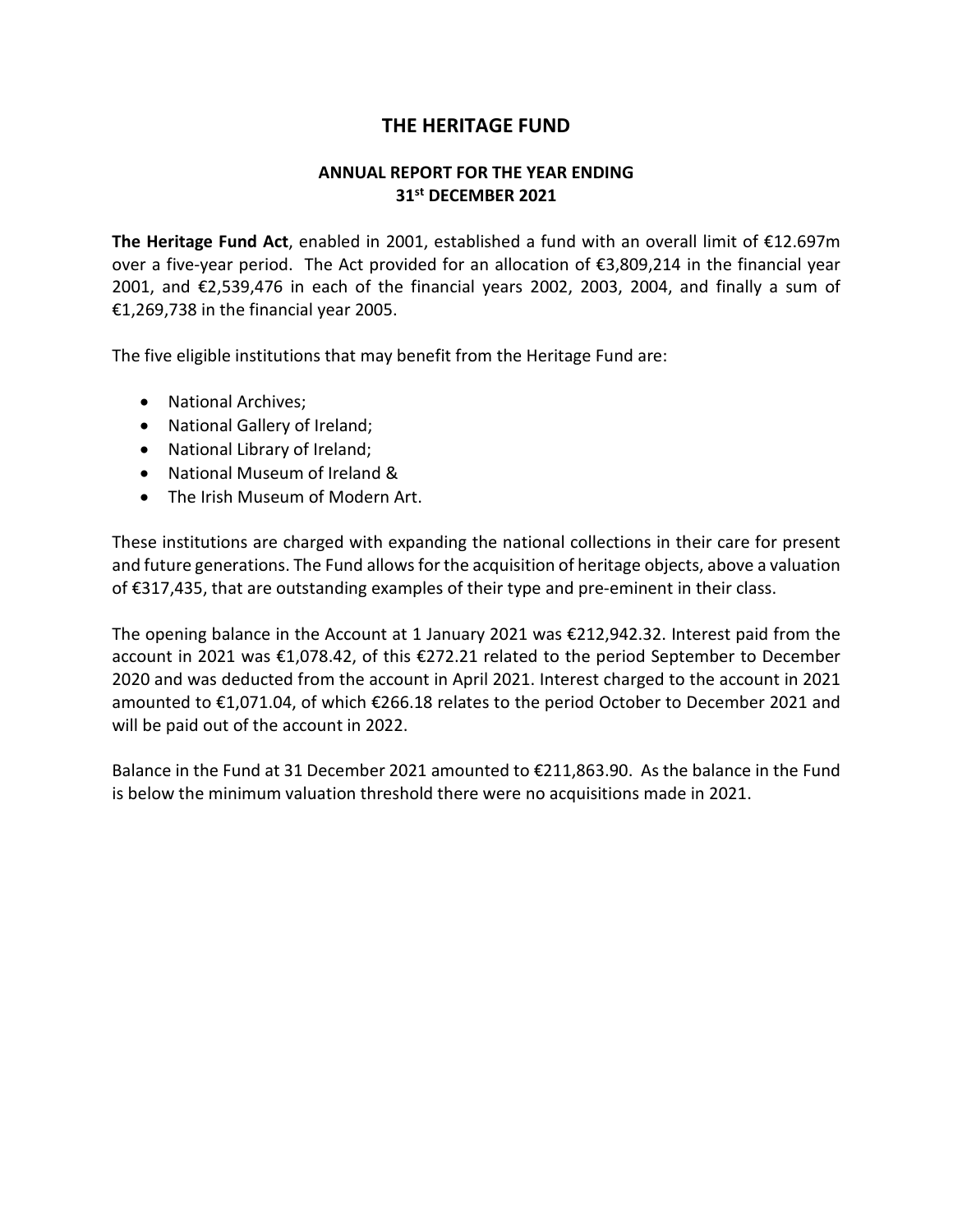## An Ciste Oidhreachta

## Ráitis Airgeadais

# Don bhliain dar críoch an 31 Nollaig 2021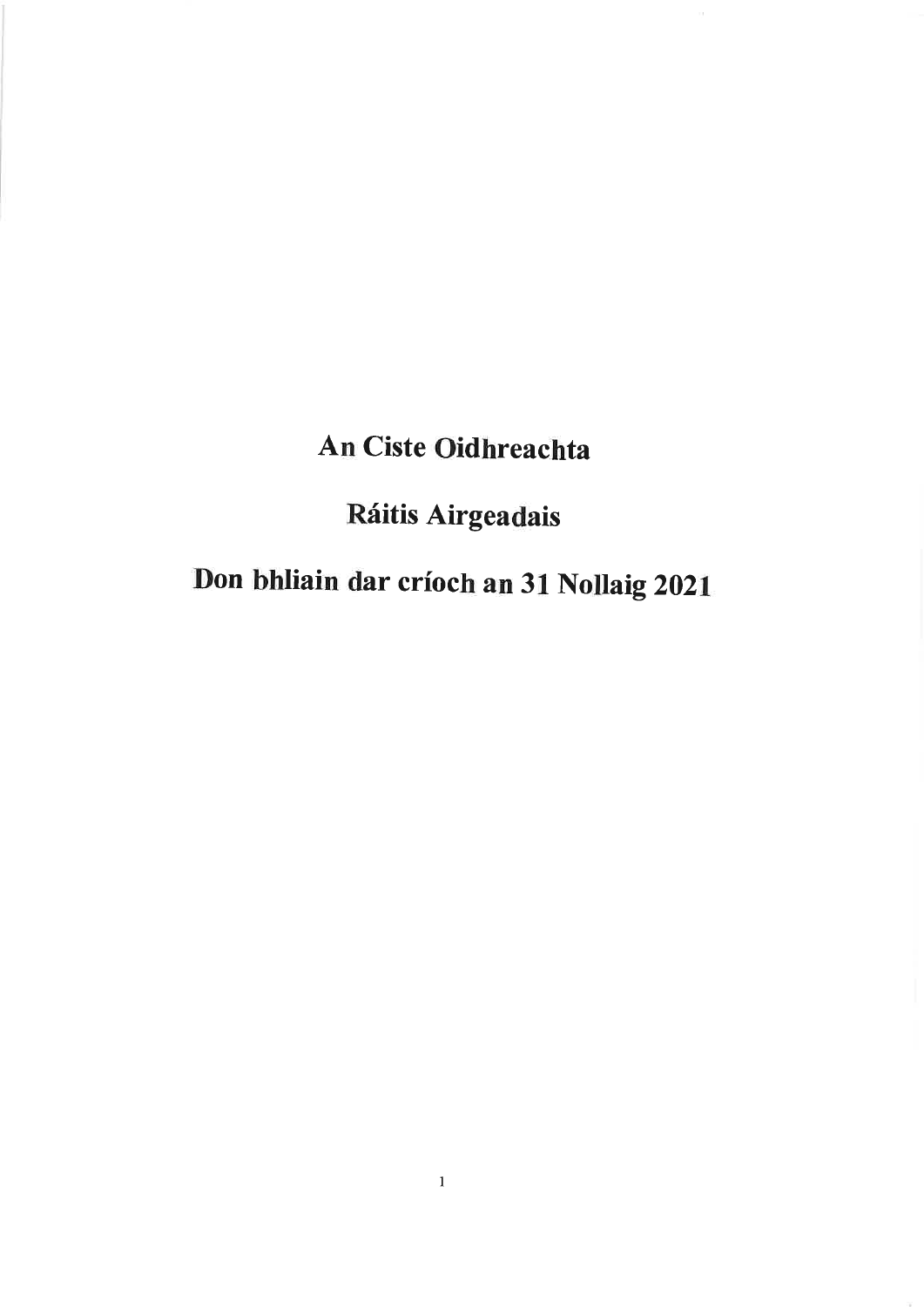#### Don bhliain dar críoch an 31 Nollaig 2021

#### Ginearálta

Bunaíodh an Ciste Oidhreachta de bhun an Achta um Chiste Oidhreachta 2001, a tháinig i bhfeidhm ar an 21 Nollaig 2001.

Is é príomhaidhm an Chiste Oidhreachta aomhainní airgeadais a charnadh chun cur ar chumas fhorais chultúrtha náisiúnta an Stáit, a bhfuil aire agus cosaint na mBailiúchán Náisiúnta faoina gcúram, réada suntasacha oidhreachta ar sárshamplaí dá gcineál iad, agus atá ar chuid de na cinn is tábhachtaí dá gcineál, a ghnóthú.

B'éigean don Aire Turasóireachta, Cultúir, Ealaíon. Gaeltachta, Spóirt agus Meán méid iomlán de €12,697,380 a íoc isteach sa Chiste, as airgead a chuir an tOireachtas ar fáil, sa tréimhse idir 2001 agus 2005. Déantar íocaíochtaí as an gCiste i dtreo earraí oidhreachta a bhfuil íosluach margaidh de €317,435 leo. Is iad na cúig fhoras incháilithe a d'fhéadfadh leas a bhaint as an gCiste:

- An Chartlann Náisiúnta  $(a)$
- Gailearaí Náisiúnta na hÉireann  $(b)$
- Leabharlann Náisiúnta na hÉireann  $(c)$
- Ard-Mhúsaem na hÉireann  $(d)$
- Áras Nua-Ealaíne na hÉireann  $(e)$

#### Aistriú Feidhmeanna

Aistríodh freagracht riaracháin as an gCiste Oidhreachta ón Roinn Cultúir, Oidhreachta agus Gaeltachta go dtí an Roinn Tithíochta, Pleanála agus Rialtais Áitiúil ar an 8 Meán Fómhair 2020 faoi S.I. 339 de 2020.

Aistríodh freagracht riaracháin as an gCiste Oidhreachta ina dhiaidh sin ón Roinn Tithíochta, Rialtais Áitiúil agus Oidhreachta go dtí an Roinn Turasóireachta, Cultúir, Ealaíon, Gaeltachta, Spóirt agusa Meán ar an 30 Márta 2021 faoi S.I. 185 de 2021. Idir an 8 Meán Fómhair 2020 agus an 30 Márta 2021 lean an Roinn Cultúir, Oidhreachta agus Gaeltachta ag riaradh an Chiste Oidhreachta.

Athainmníodh an Roinn mar an Roinn Turasóireachta, Cultúir, Ealaíon, Gaeltachta, Spórt agus Meán faoi S.I. 403 le héifeacht ón 30 Meán Fómhair 2020.

sinithedatherolicles

Katherine Licken An tArd-Rúnaí

 $_{\text{Dáta}}$  5 5  $32$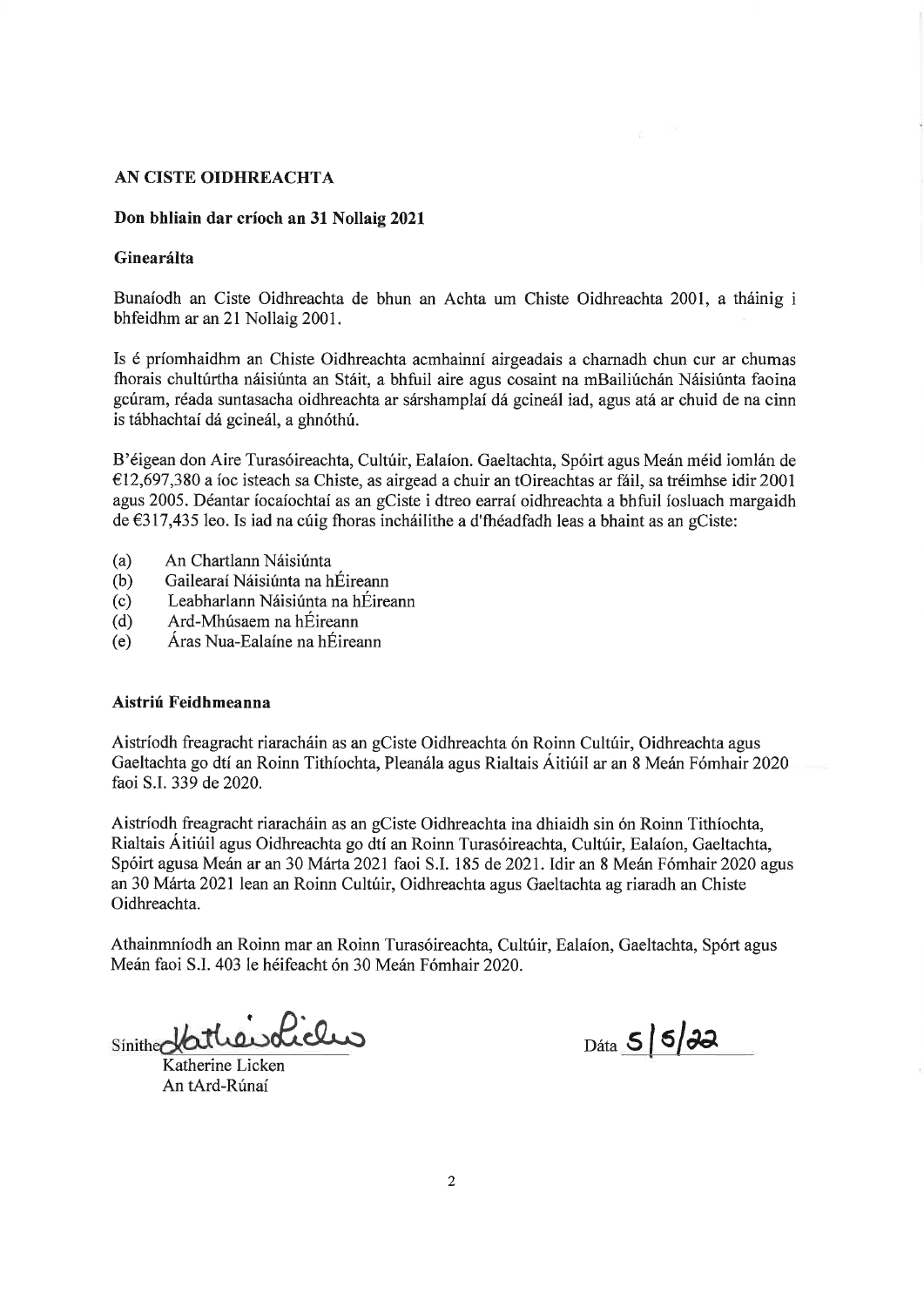### RÁITEAS IONCAIM AGUS CAITEACHAIS AGUS CÚLCHISTÍ IONCAIM COINNITHE Don bhliain dar críoch an 31 Nollaig 2021

|                                             | <b>Nóta</b>             | 2021<br>€ | 2020<br>€ |
|---------------------------------------------|-------------------------|-----------|-----------|
| Ioncam                                      |                         |           |           |
| Deontas ón Oireachtas                       | $\overline{2}$          |           |           |
| Ioncam Iomlán                               |                         |           |           |
| Caiteachas                                  | $\overline{\mathbf{3}}$ |           |           |
| Ús Iníoctha                                 |                         | 1,071     | 1,085     |
| Caiteachas iomlán                           |                         | 1,071     | 1,085     |
| Easnamh don bhliain                         |                         | (1,071)   | (1,085)   |
| Barrachas a tugadh ar aghaidh an 1 Eanáir   |                         | 212,670   | 213,755   |
| Barrachas a tugadh ar aghaidh an 31 Nollaig |                         | 211,599   | 212,670   |

Áiríonn an Ráiteas ar Ioncam agus ar Chaiteachas agus Cúlchistí Ioncaim Coinnithe na gnóthachain agus caillteanais uile a aithnítear sa bhliain. Is dlúthchuid de na Ráitis Airgeadais seo an Ráiteas Sreabhaidh Airgid agus nótaí 1 go 6.

Sinith Halles Liee

 $Dáta$   $S/6/2$ 

Katherine Licken An tArd-Rúnaí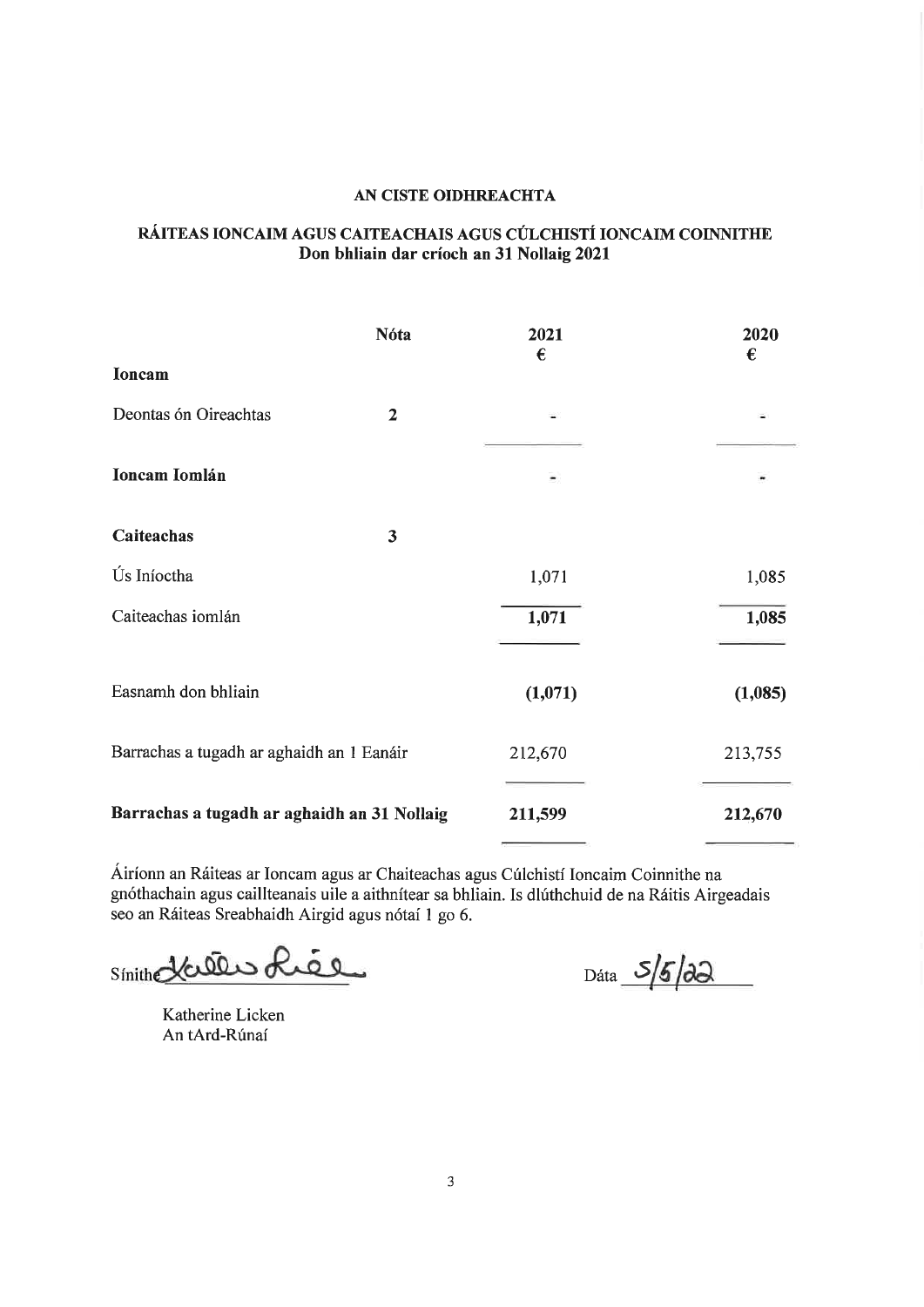## RÁITEAS SEASAMH AIRGEADAIS Amhail an 31 Nollaig 2021

|                                               | Nóta             | 2021       | 2020           |
|-----------------------------------------------|------------------|------------|----------------|
| Sócmhainní Reatha                             |                  | $\epsilon$ | $\epsilon$     |
| Airgead tirim agus coibhéisí<br>airgid thirim | $\boldsymbol{4}$ | 211,864    | 212,942        |
|                                               |                  | 211,864    | 212,942        |
| <b>Dliteanais Reatha</b>                      |                  |            |                |
| Ús Iníoctha                                   | 5                | 265        | 272            |
| Glansócmhainní Reatha                         |                  | 211,599    | 212,670        |
| Ionannaithe ag                                |                  |            |                |
| Cúlchistí Ioncaim Coinnithe                   |                  | 211,599    | 211,670<br>=== |

Is cuid de na Ráitis Airgeadais seo an Ráiteas Sreabhaidh Airgid agus nótaí 1 go 6.

dattrodicer Sínithe

 $Dáta$   $S(S)$ 

Katherine Licken An tArd-Rúnaí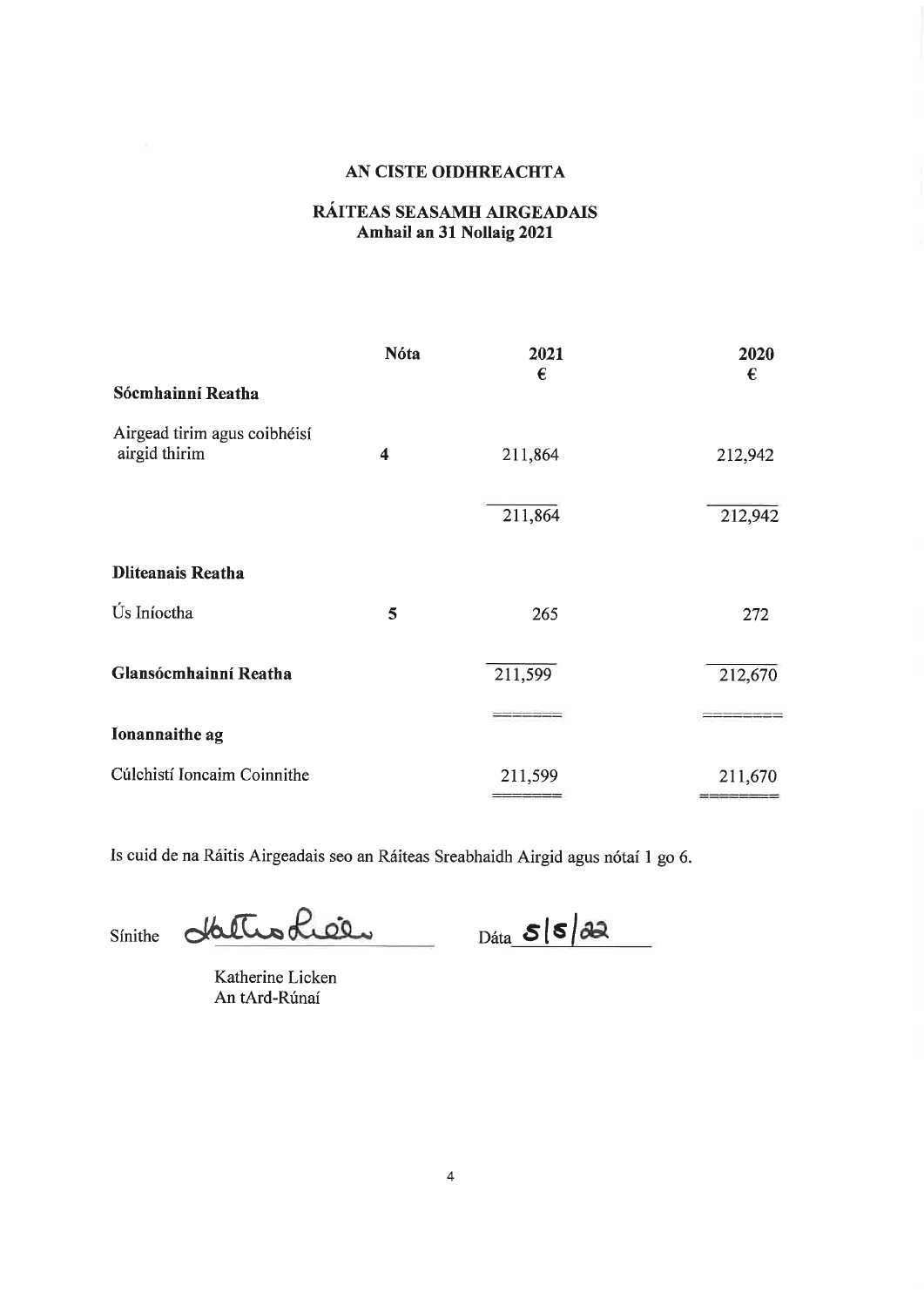## AN CISTE OIDHREACHTA RÁITEAS SREABHAIDH AIRGID DON BHLIAIN DAR CRÍOCH AN 31 NOLLAIG 2021

| Glansreabhadh airgid ó ghníomhaíochtaí oibriúcháin          |         |         |
|-------------------------------------------------------------|---------|---------|
|                                                             | 2021    | 2020    |
|                                                             | €       | €       |
| Easnamh don bhliain                                         | (1,071) | (1,085) |
| (Laghdú)/Méadú ar ús fabhraithe iníoctha                    | (7)     | (2)     |
| Glansreabhadh airgid amach ó ghníomhaíochtaí<br>oibriúcháin | (1,078) | (1,087) |
| Airgead tirim agus cóibhéisi airgid thirim ar an 1 Eanáir   | 212,942 | 214,029 |
| Airgead tirim agus cóibhéisi airgid thirim ar an 31 Nollaig | 211,864 | 212,942 |

## Is dlúthchuid de na ráitis airgeadais seo nótaí 1 go 6.

Thar ceann an Chiste Oidhreachta

Hather Lices

Katherine Licken An tArd-Rúnaí

Dáta:  $5|s|$ 22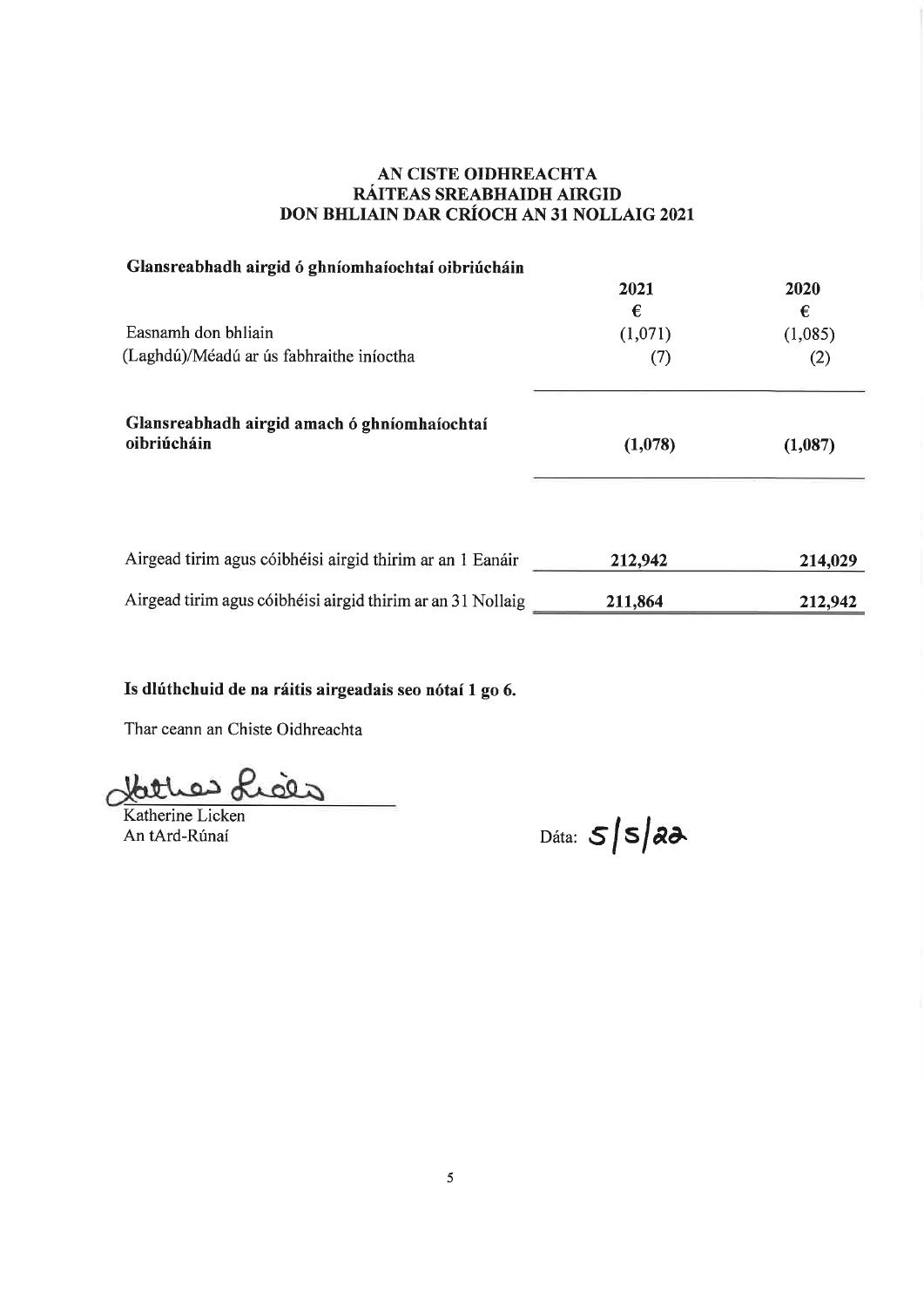## NÓTAÍ A GHABHANN LEIS NA RÁITIS AIRGEADAIS Don bhliain dar críoch an 31 Nollaig 2021

#### 1. Ráiteas maidir le Polasaithe Ginearálta

Tá na ráitis airgeadais ullmhaithe i gcomhréir le FRS 102, an caighdeán is infheidhme maidir le tuairisciú airgeadais sa Ríocht Aontaithe agus in Éirinn atá eisithe ag an gComhairle um Thuairisciú Airgeadais (FRC), arna chur i bhfeidhm ag Cuntasóirí Cairte na hÉireann. Is Eintiteas Leasa Poiblí (PBE) an Chiste Oidhreachta.

#### a) Bunús don Chuntasaíocht

Tá na ráitis airgeadais ullmhaithe faoin modh cuntasaíochta ar bhonn fabhraithe i gcomhréir le prionsabail chuntasaíochta a bhfuil glacadh go ginearálta leo faoi choinbhinsiún an chostais stairiúil.

#### b) Deontas ón Oireachtas

Ní raibh aon íocaíocht deontais in 2021 ó tharla nach bhforálann an tAcht um Chiste Oidhreachta, 2001 do mhaoiniú Oireachtais tar éis 2005.

#### c) Costais Riaracháin

Íoctar costais riaracháin a bhaineann leis an gCiste as Vóta 33 an Roinn Turasóireachta, Cultúir, Ealaíon, Gaeltachta, Spóirt agus Meán.

#### 2. Údarás Maoinithe an Stáit

Suas go dtí an 31 Nollaig 2005, bhí €12,697,380 san iomlán curtha ar fáil don Chiste ag an Aire Turasóireachta, Cultúir, Ealaíon, Gaeltachta, Spóirt agus Meán as airgead a bhí curtha ar fáil ag an Oireachtas. Ní fhorálann an tAcht um Chiste Oidhreachta, 2001 do mhaoiniú Oireachtais tar éis 2005.

#### 3. Caiteachas

Molann Comhairle na bhForas Náisiúnta Cultúir ceannacháin ón gCiste agus déanann an tAire Turasóireachta, Cultúir, Ealaíon, Gaeltachta, Spóirt agus Meán iad a fhaomhadh faoi réir thoil an Aire Caiteachais Phoiblí agus Athchóirithe.

Ní féidir aon íocaíocht a dhéanamh ón gCiste Oidhreachta má tá luach an ruda oidhreachta níos lú ná  $\epsilon$ 317,435. Mar sin ní fhéadfaí aon cheannachán a dhéanamh ón gciste in 2021.

#### 4. Infheistíocht an Chiste

Is é an tAire Caiteachais agus Athchóirithe Poiblí a bhainistíonn acmhainní airgid an Chiste.

Coinnítear airgead chun creidmheasa an Chiste i dtaisce sa Bhanc Ceannais.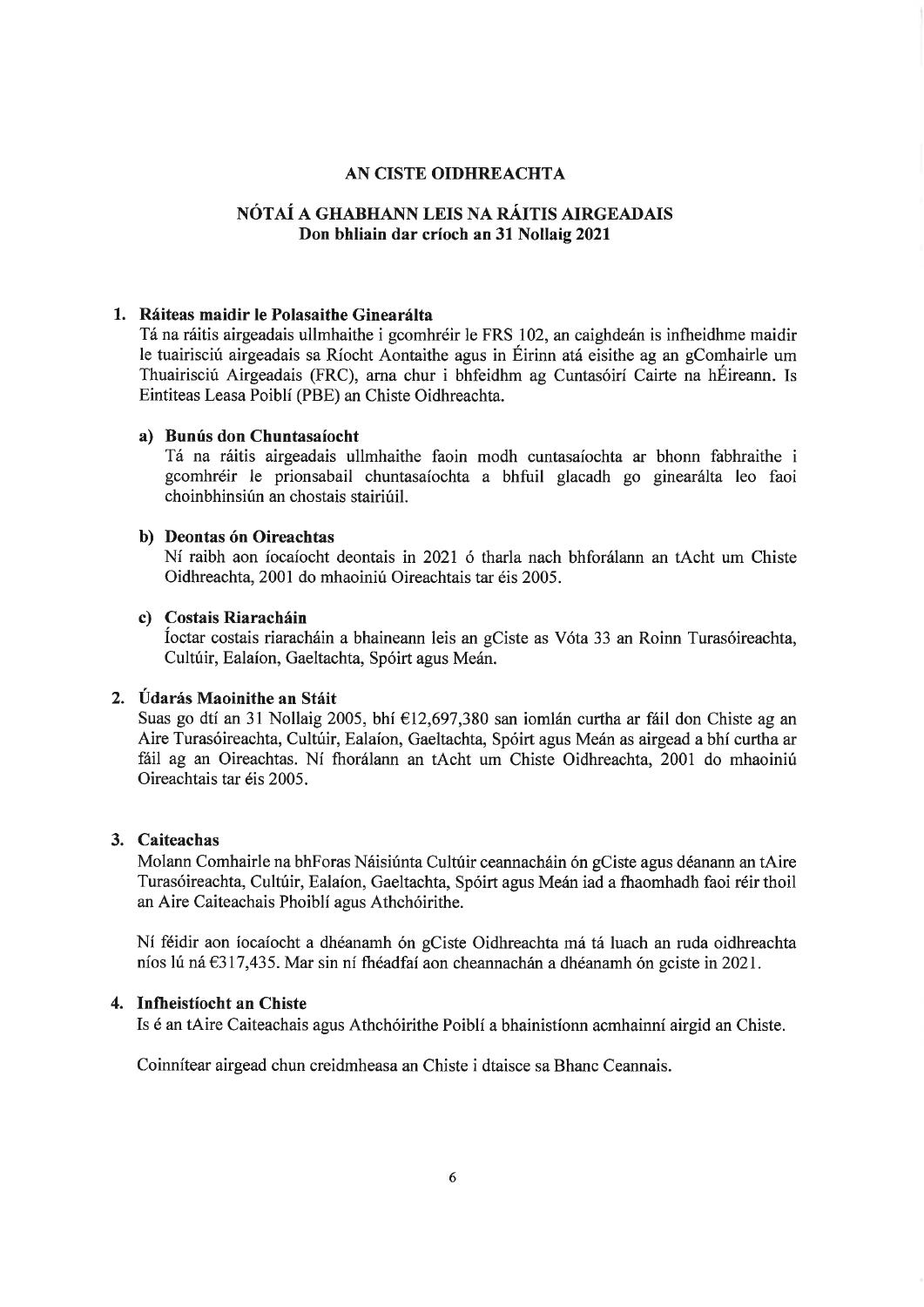## 5. Ráta Úis Taisce

Bhí ar an mBanc Ceannais tús a chur le táillí a ghearradh ar thaiscí agus rinne sé é sin ón 11 Meitheamh 2014. Ba é -0.5% an ráta úis a bhí infheidhmithe i rith 2021. B'ionann an t-ús iníoctha in 2021 agus  $61,071$  ( $61,085$  in 2020).

## 6. Táille Iniúchóireachta

Tá Oifig an Ard-Reachtaire Cuntas agus Ciste tar éis a dhearbhú nach muirearófar aon táille iniúchta ar iniúchadh 2021 ar an gCiste Oidhreachta.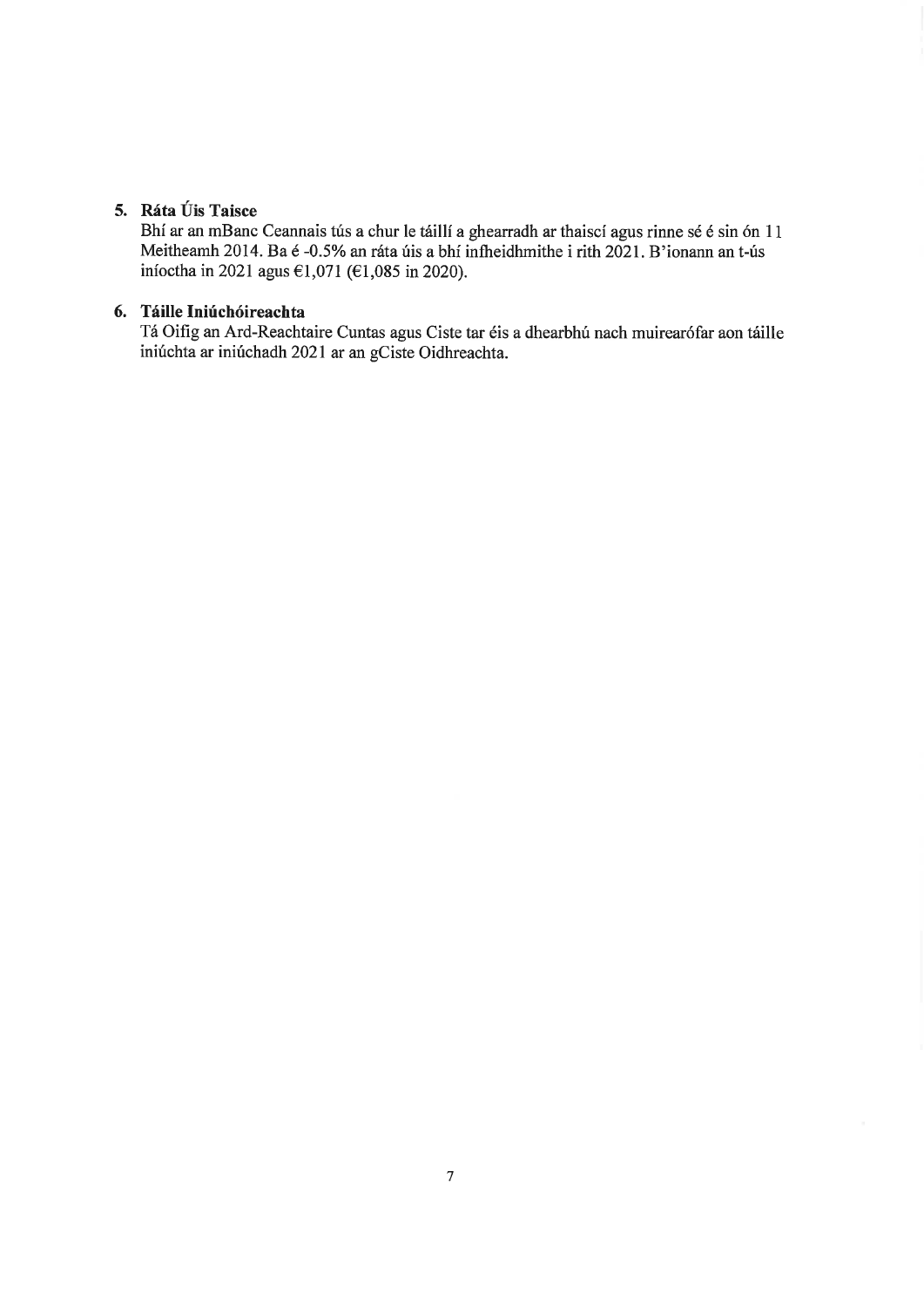The Heritage Fund

## **Financial Statements**

## For the year ended 31 December 2021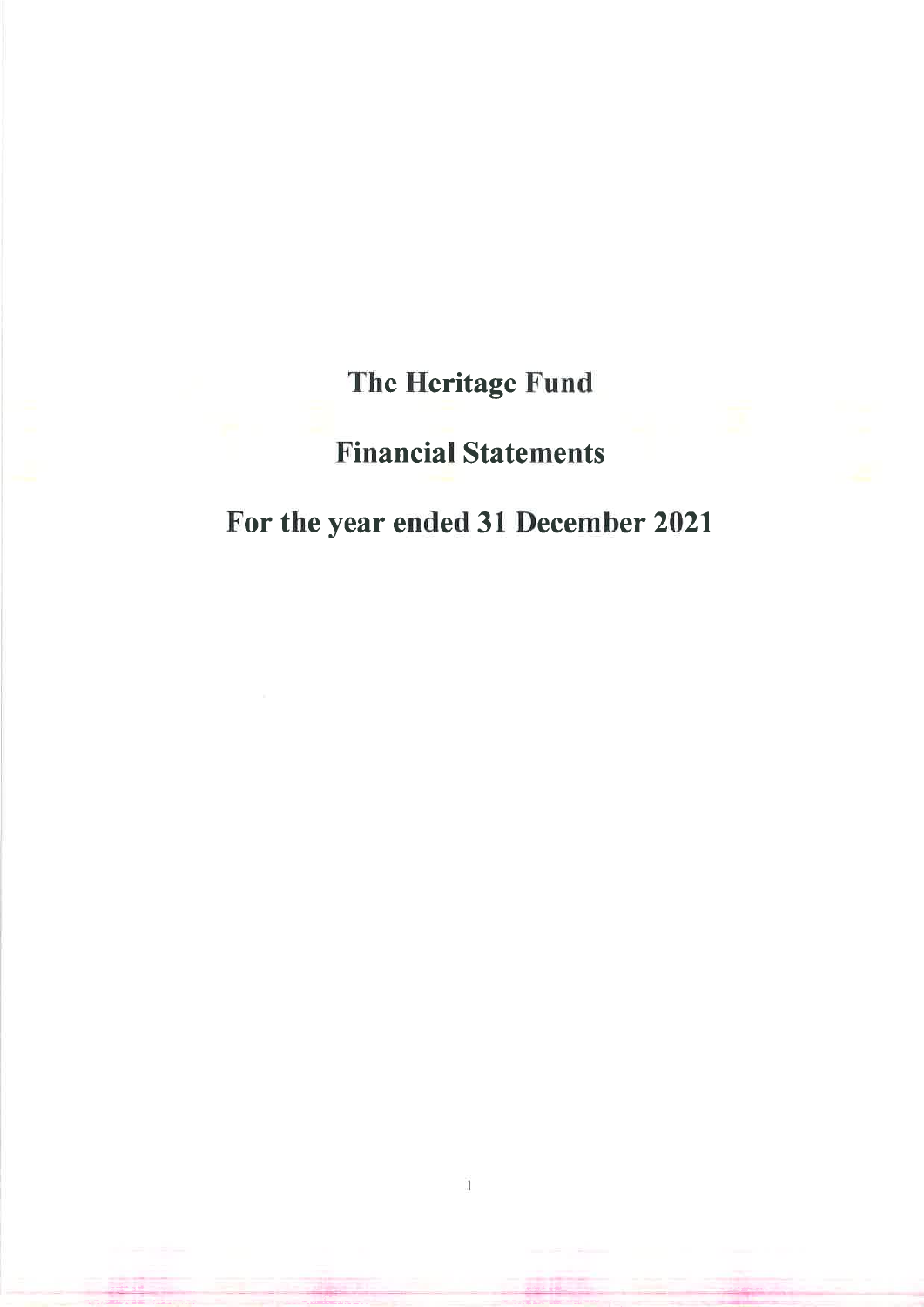#### **Year ended 31 December 2021**

#### General

The Heritage Fund was established pursuant to the Heritage Fund Act 2001, which came into effect on 21 December 2001.

The principal aim of the Heritage Fund is to build up financial resources to enable those national cultural institutions of the State charged with the care and protection of the National Collections. to acquire significant heritage objects that are outstanding examples of their type and pre-eminent in their class.

The Minister for Tourism, Culture, Arts, Gaeltacht, Sport, and Media was required to pay into the Fund, out of moneys provided by the Oireachtas, sums totalling  $\epsilon$ 12,697,380 in the period 2001 to 2005. Payments out of the Fund are for heritage objects with a minimum market value of  $\epsilon$ 317,435. The five eligible institutions that may benefit from the Fund are:

- $(a)$ the National Archives
- the National Gallery of Ireland  $(b)$
- the National Library of Ireland  $(c)$
- the National Museum of Ireland  $(d)$
- the Irish Museum of Modern Art  $(e)$

## **Transfer of functions**

Administrative responsibility for the Heritage Fund transferred from the Department of Culture, Heritage and the Gaeltacht to the Department of Housing, Planning and Local Government on 8 September 2020 under S.I. 339 of 2020.

Administrative responsibility for the Heritage Fund subsequently transferred from the Department of Housing, Local Government and Heritage to the Department of Tourism, Culture, Arts, Gaeltacht, Sport and Media on 30 March 2021 under S.I. 185 of 2021. Between 8 September 2020 and 30 March 2021 the administration of the Heritage Fund continued to be carried out by the Department of Culture, Heritage and the Gaeltacht.

The Department of Culture, Heritage and the Gaeltacht was re-named the Department of Tourism, Culture, Arts, Gaeltacht, Sport and Media under S.I.403 with effect from 30 September 2020.

Signed fattie Lids

therine Licken **Secretary General** 

Date  $O6/O4/2022$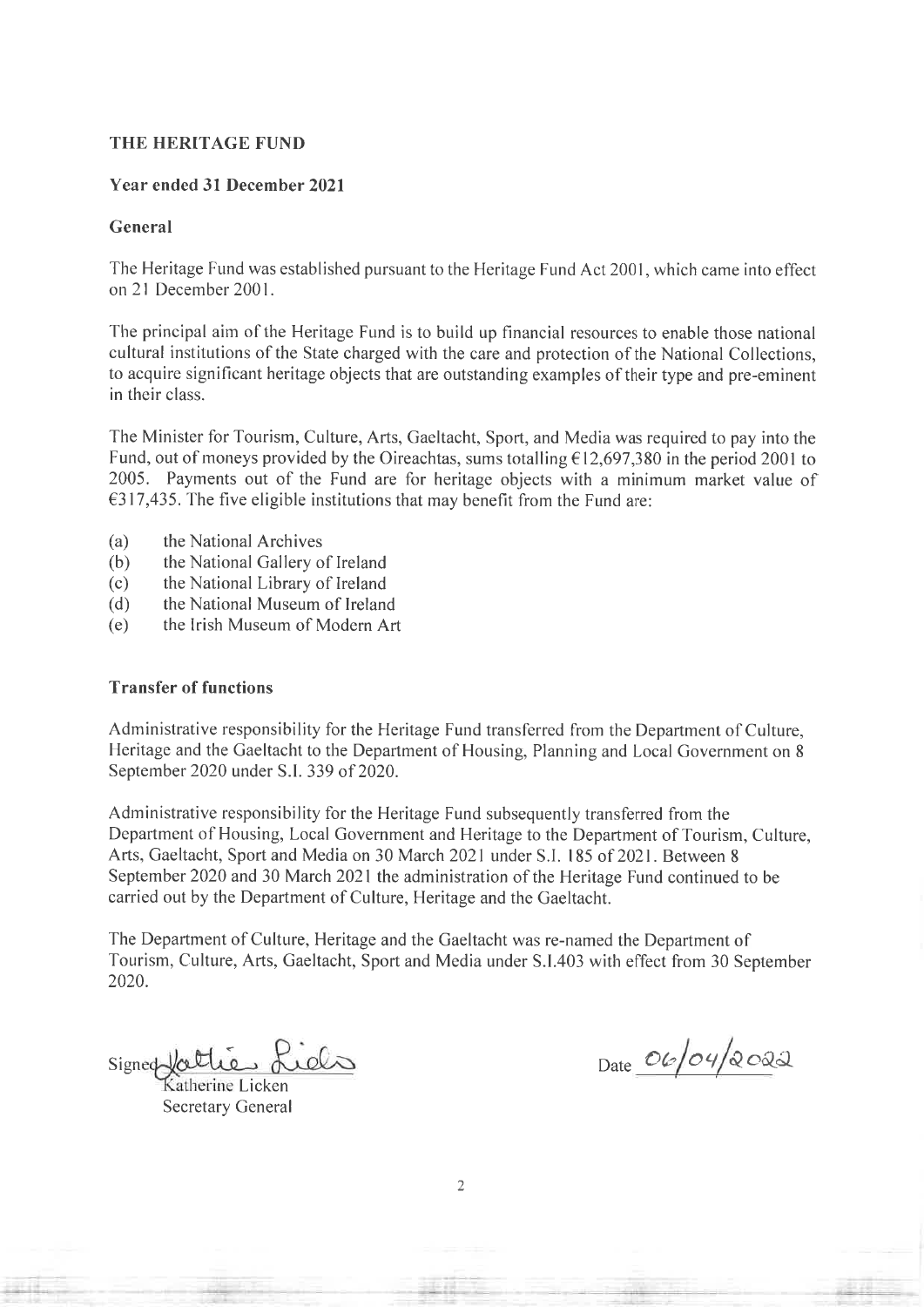## STATEMENT OF INCOME AND EXPENDITURE AND RETAINED REVENUE RESERVES For the year ended 31 December 2021

|                                               | <b>Note</b>    | 2021<br>€                | 2020<br>€ |
|-----------------------------------------------|----------------|--------------------------|-----------|
| Income                                        |                |                          |           |
| Oireachtas Grant                              | $\overline{2}$ | $\overline{\phantom{a}}$ | ۳         |
|                                               |                |                          |           |
| <b>Total Income</b>                           |                |                          |           |
| <b>Expenditure</b>                            | 3              |                          |           |
| <b>Interest Payable</b>                       |                | 1,071                    | 1,085     |
| <b>Total Expenditure</b>                      |                | 1,071                    | 1,085     |
| (Deficit) for the year                        |                | (1,071)                  | (1,085)   |
| Surplus brought forward at 1 January          |                | 212,670                  | 213,755   |
| <b>Surplus carried forward at 31 December</b> |                | 211,599                  | 212,670   |

The Statement of Income and Expenditure and Retained Revenue Reserves includes all gains and losses recognised in the year. The Statement of Cash Flows and notes 1 to 6 form an integral part of these Financial Statements.

Signed Hattier Lieu

Katherine Licken **Secretary General** 

Date  $O6/\alpha/\sqrt{200}$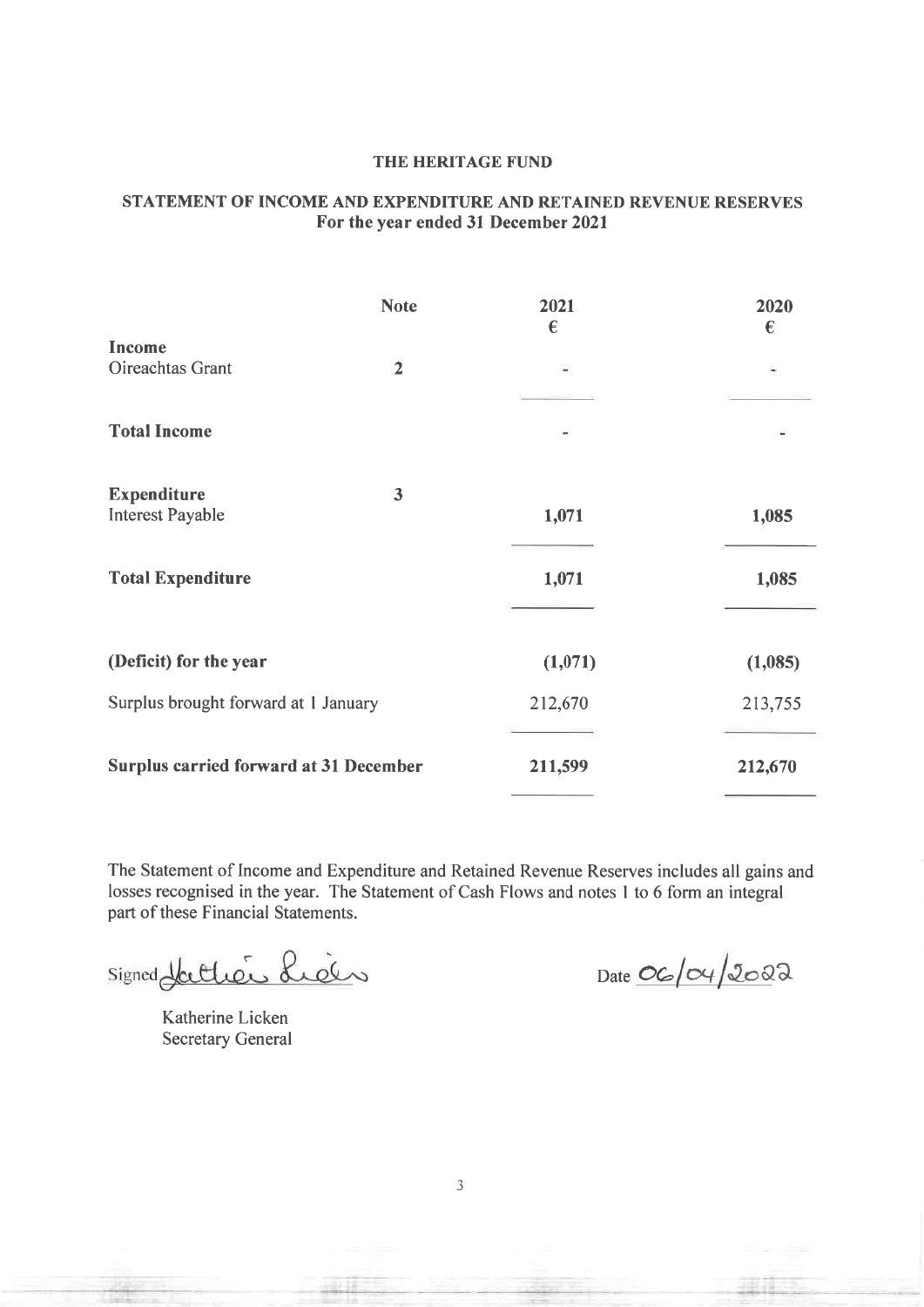## **STATEMENT OF FINANCIAL POSITION** As at 31 December 2021

|                                  | <b>Note</b>          | 2021<br>€ | 2020<br>€                   |
|----------------------------------|----------------------|-----------|-----------------------------|
| <b>Current Assets</b>            |                      |           |                             |
| Cash and cash equivalents        | $\blacktriangleleft$ | 211,864   | 212,942                     |
|                                  |                      | 211,864   | 212,942                     |
| <b>Current Liabilities</b>       |                      |           |                             |
| <b>Interest Payable</b>          | 5                    | 265       | 272                         |
| <b>Net Current Assets</b>        |                      | 211,599   | 212,670                     |
| Represented by                   |                      |           |                             |
| <b>Retained Revenue Reserves</b> |                      | 211,599   | 212,670<br><b>CONSTRUCT</b> |

The Statement of Cash Flows and notes 1 to 6 form part of these Financial Statements.

Signed Ketters Licher

 $Date_0/04/2022$ 

Katherine Licken **Secretary General**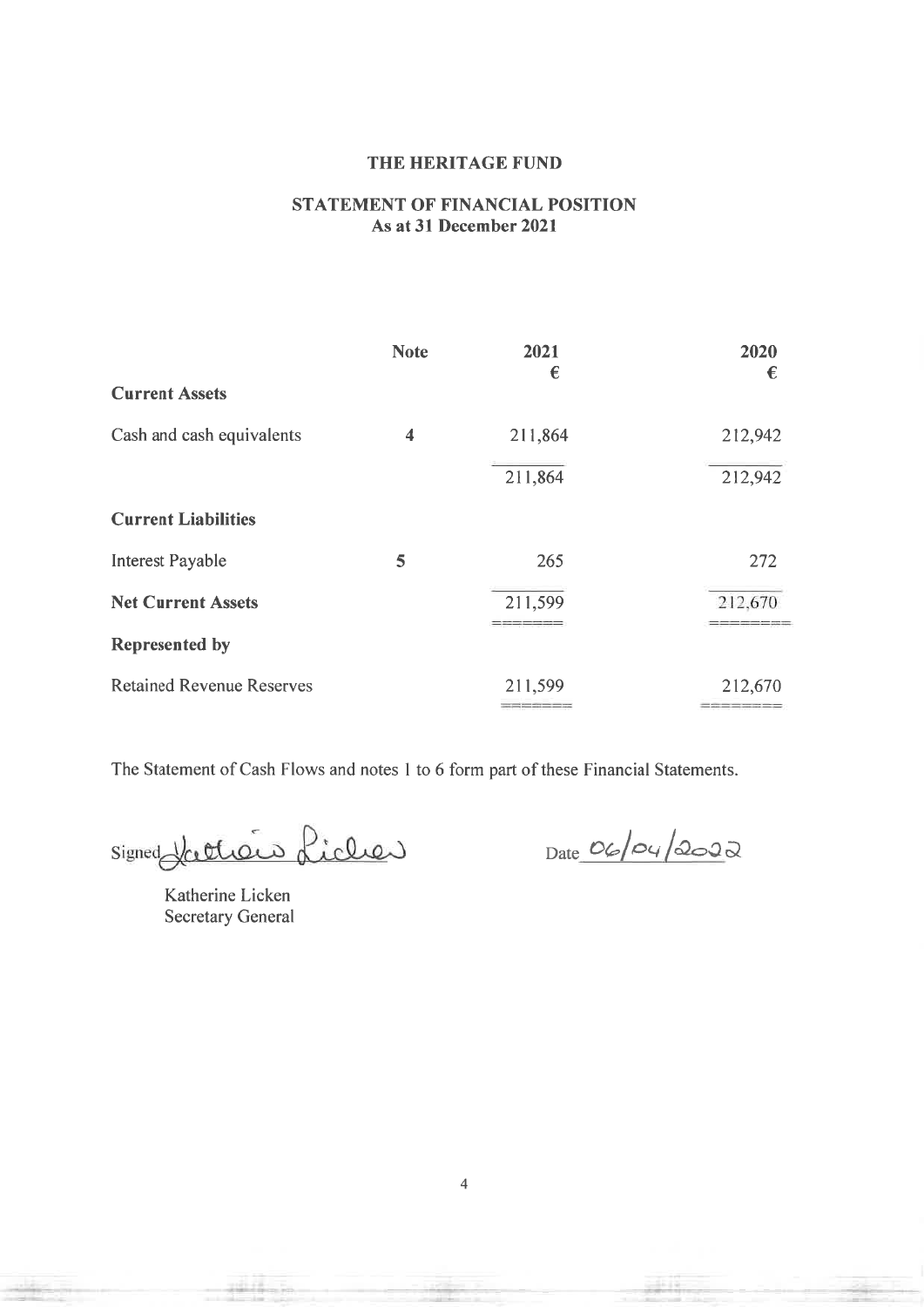## THE HERITAGE FUND **STATEMENT OF CASH FLOWS** FOR THE YEAR ENDED 31 DECEMBER 2021

## Net cash flows from operating activities

|                                            | 2021<br>€ | 2020<br>€ |
|--------------------------------------------|-----------|-----------|
| Deficit for the year                       | (1,071)   | (1,085)   |
| (Decrease) in accrued interest payable     | (7)       | (2)       |
| Net cash outflow from operating activities | (1,078)   | (1,087)   |
| Cash and cash equivalents at 1 January     | 212,942   | 214,029   |
| Cash and cash equivalents at 31 December   | 211,864   | 212,942   |

Notes 1 to 6 form an integral part of these financial statements.

On behalf of the Heritage Fund

Hattier Liclen

Katherine Licken **Secretary General** 

Date:  $O(10 + 2002)$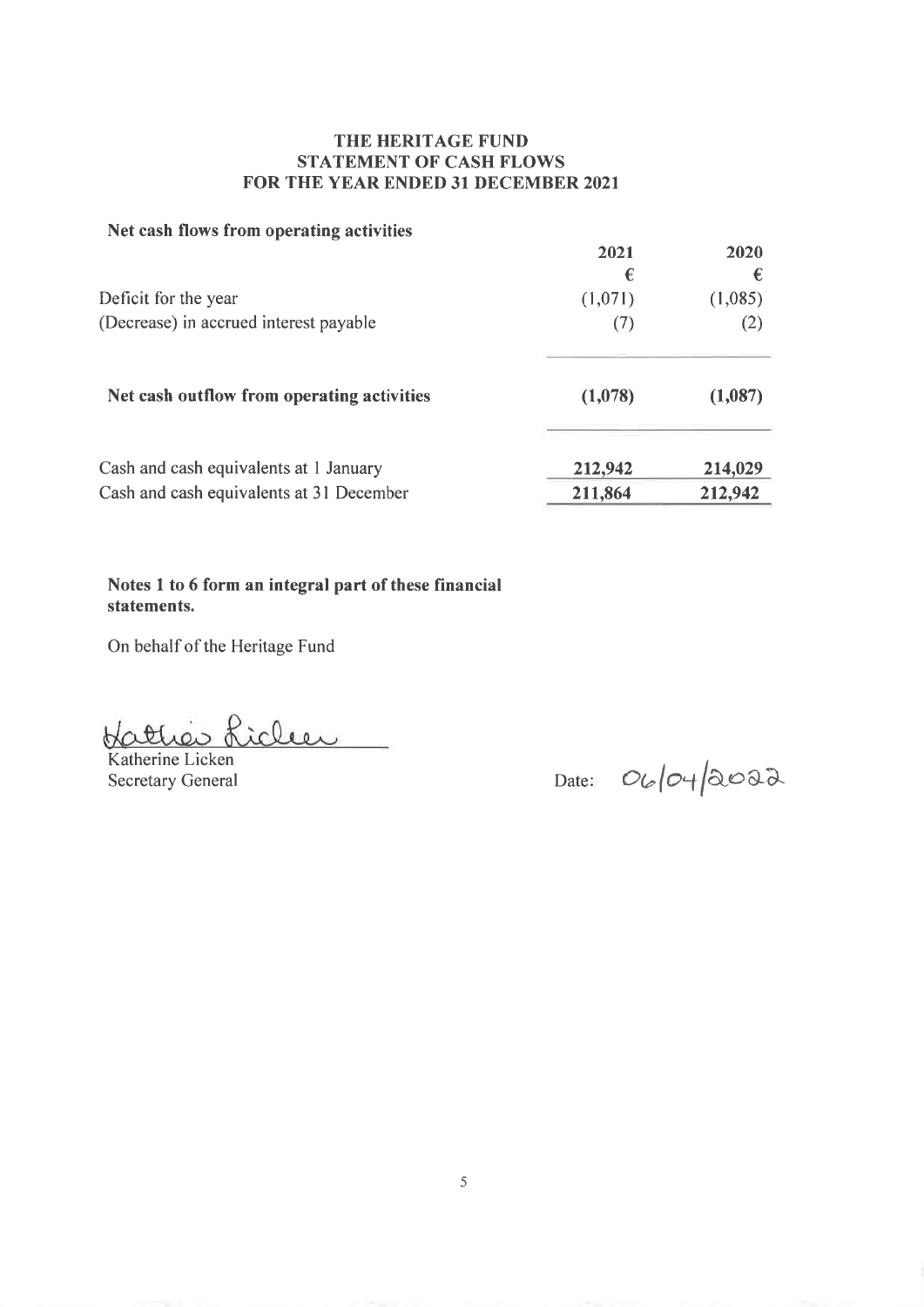## **NOTES TO THE FINANCIAL STATEMENTS** For the year ended 31 December 2021

#### 1. Statement of Accounting Policies

The financial statements have been prepared in accordance with FRS 102, the financial reporting standard applicable in the UK and Ireland issued by the Financial Reporting Council (FRC), as promulgated by Chartered Accountants Ireland. The Heritage Fund is a Public Benefit Entity (PBE).

#### a) Basis for Accounting

The financial statements are prepared under the accruals method of accounting in accordance with generally accepted accounting principles under the historical cost convention.

### b) Oireachtas Grant

There was no grant payment in 2021, as the Heritage Fund Act 2001 does not provide for Oireachtas funding beyond 2005.

## c) Administrative Expenses

Administrative expenses related to the Fund are borne on Vote 33 Department of Tourism, Culture, Arts, Gaeltacht, Sport, and Media.

#### 2. State Funding Authority

Up to 31 December 2005, the Minister for Tourism, Culture, Arts, Gaeltacht, Sport, and Media had provided a total of  $\epsilon$ 12,697,380 to the Fund out of moneys provided by the Oireachtas. The Heritage Fund Act, 2001 does not provide for Oireachtas funding beyond 2005.

#### 3. Expenditure

Purchases from the Fund are recommended by the Council of National Cultural Institutions and approved by the Minister for Tourism, Culture, Arts, Gaeltacht, Sport, and Media subject to the consent of the Minister for Public Expenditure and Reform.

No payment can be made from the Heritage Fund if the value of the heritage object is less than  $\epsilon$ 317,435. Therefore no purchase could be made from the fund in 2021.

#### 4. Investment of the Fund

The cash resources of the Fund are managed by the Minister for Public Expenditure and Reform.

Moneys to the credit of the Fund are held on deposit in the Central Bank.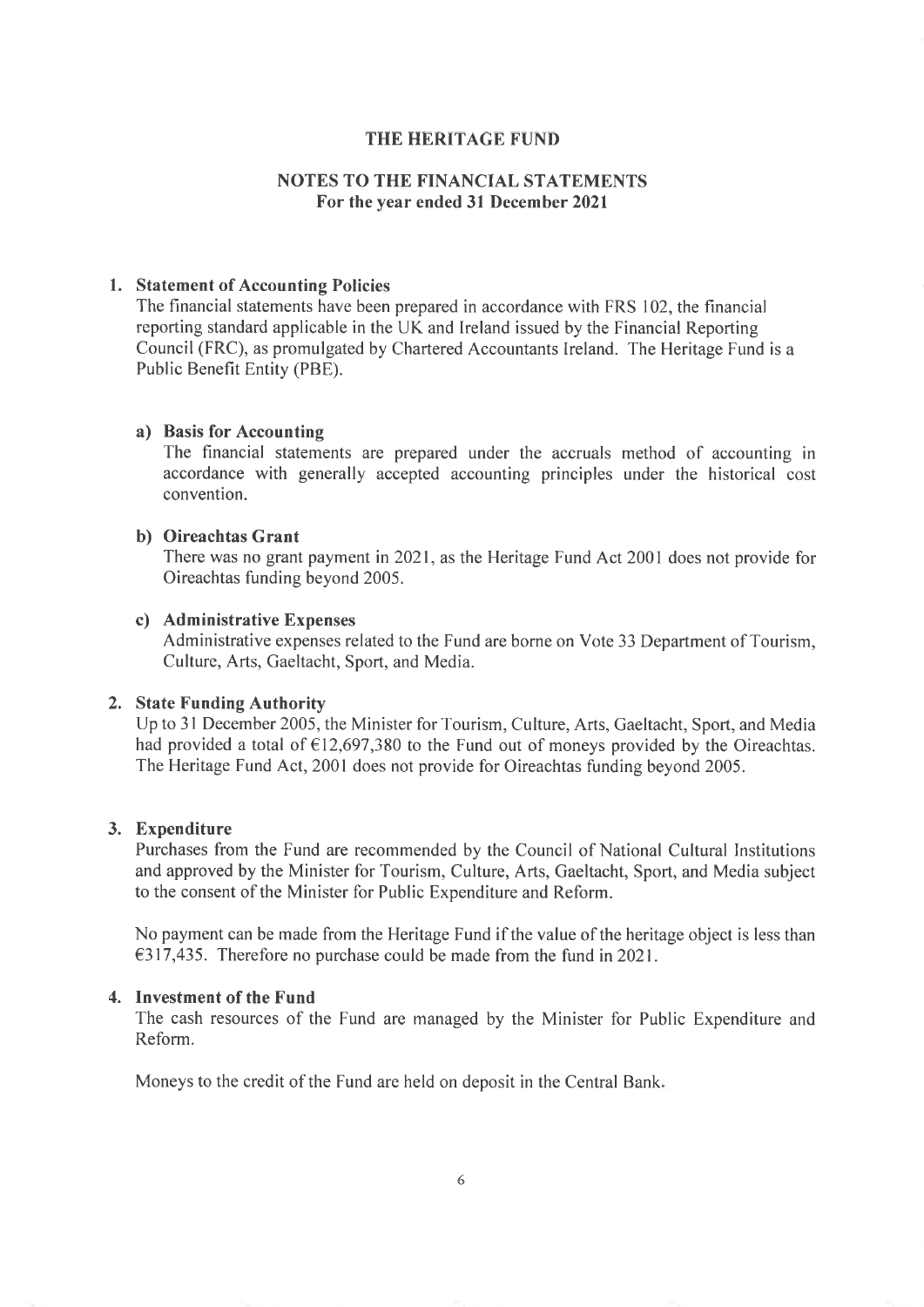## 5. Deposit Interest Rate

The Central Bank was required to introduce charges on deposits and did so from 11 June 2014. The interest rate applicable throughout 2021 was -0.5%. Interest payable in 2021 amounted to €1,071 (€1,085 in 2020).

## 6. Audit Fee

The Comptroller and Auditor General's Office has confirmed that there will be no audit fee charged for the 2021 audit of the Heritage Fund.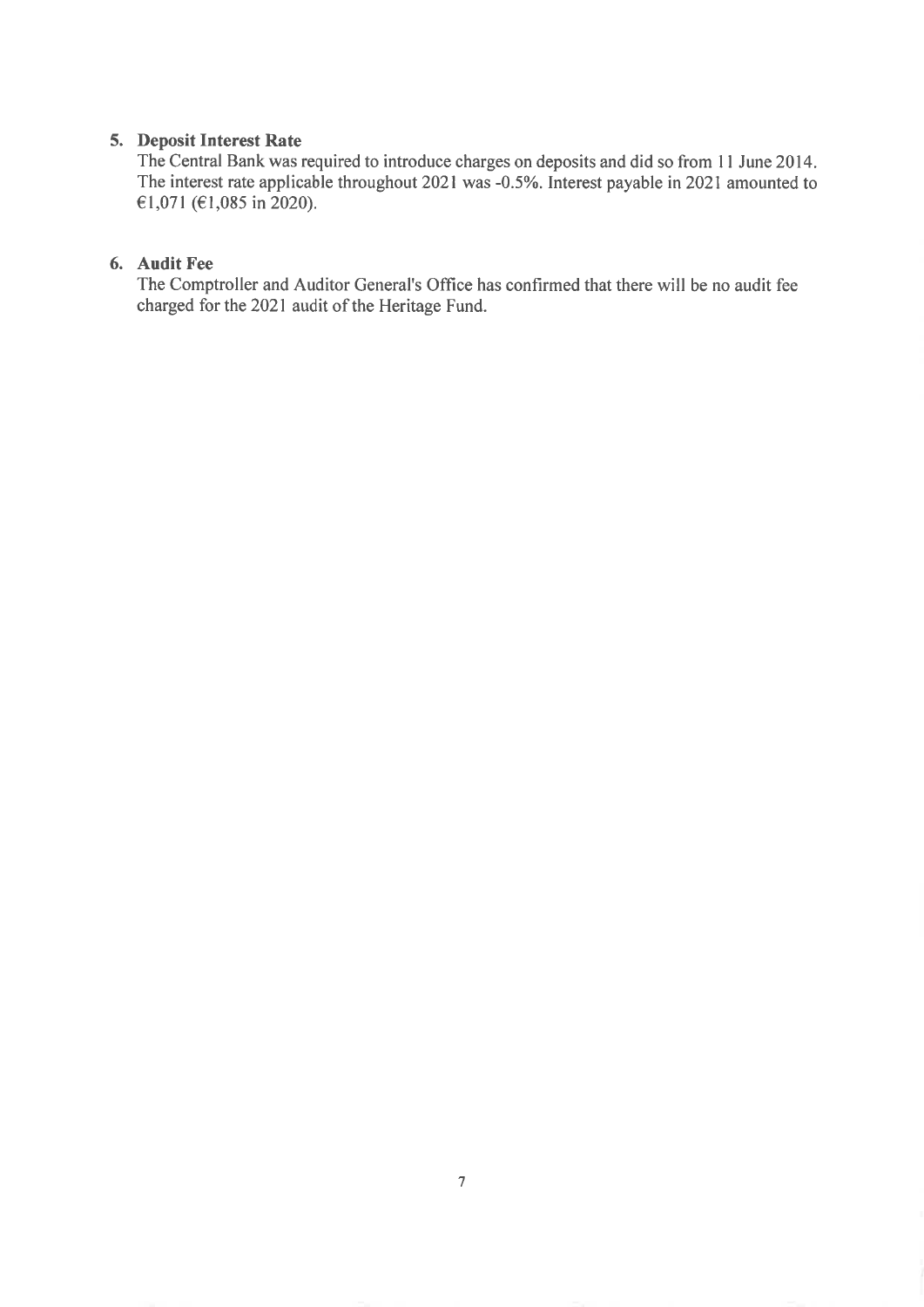

## **Ard Reachtaire Cuntas agus Ciste Comptroller and Auditor General**

## **Report for presentation to the Houses of the Oireachtas**

## **Heritage Fund**

#### **Opinion on financial statements**

I have audited the financial statements of the Heritage Fund prepared by the Department of Tourism, Culture, Arts, Gaeltacht, Sport and Media for the year ending 31 December 2021 under Section 3 of the Heritage Fund Act 2001. The financial statements comprise

- the statement of income and expenditure and retained revenue reserves
- the statement of financial position
- the statement of cash flows and
- the related notes, including a summary of significant accounting policies.

In my opinion, the financial statements give a true and fair view of the assets, liabilities and financial position of the Heritage Fund at 31 December 2021 and of its income and expenditure for 2020 in accordance with Financial Reporting Standard (FRS) 102 — *The Financial Reporting Standard applicable in the UK and the Republic of Ireland*.

#### **Basis of opinion**

I conducted my audit of the financial statements in accordance with the International Standards on Auditing (ISAs) as promulgated by the International Organisation of Supreme Audit Institutions. My responsibilities under those standards are described in the appendix to this report. I am independent of the Department of Tourism, Culture, Arts, Gaeltacht, Sport and Media and have fulfilled my other ethical responsibilities in accordance with the standards.

I believe that the audit evidence I have obtained is sufficient and appropriate to provide a basis for my opinion.

#### **Report on other matters**

My responsibilities to report in relation to certain other matters upon which I report by exception, are described in the appendix to this report.

I have nothing to report in that regard.

**Leonard McKeown For and on behalf of the Comptroller and Auditor General**

**12 April 2022**